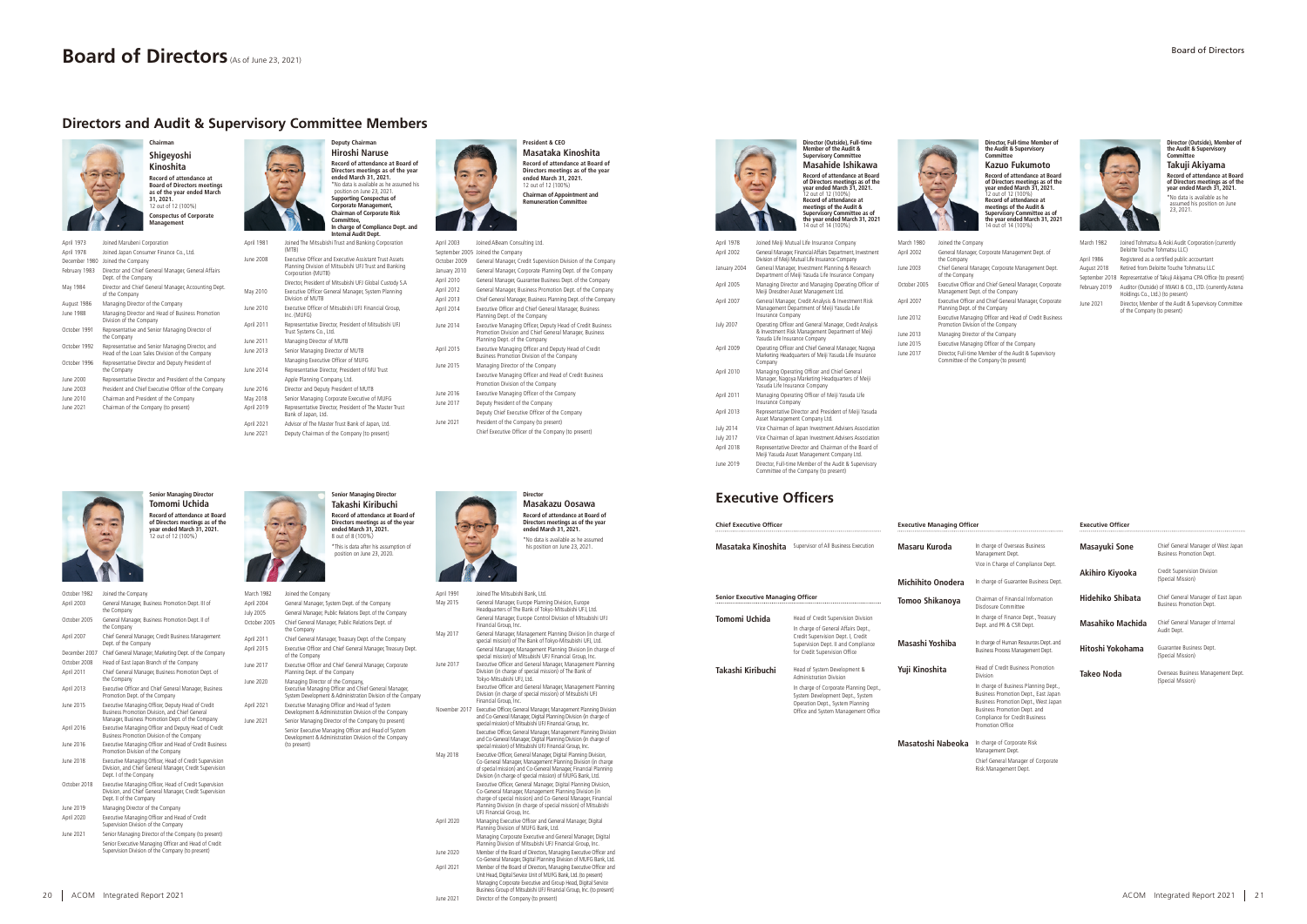# **Corporate Governance**

#### **Basic Policy**

The ACOM Group, guided by its lifelong "Circle of Trust" spirit, maintains an ongoing corporate commitment to respecting other people, putting the customer first, and conducting creative and innovative management. Based on this commitment, we are seeking to deepen mutual trust between our stakeholders and ourselves and thus progress in partnership with society.

In order to meet the expectations of stakeholders and build stronger trust, we will strengthen corporate governance as a key management priority. To this end, we will take steps to enhance the soundness, transparency, and efficiency of our operations and achieve sustained increases in our shareholder value.

We recognize that effective internal control systems are essential to creating an appropriate corporate governance framework. Based on this recognition, we are encouraging all members of our organization to join forces in building internal control systems and assuring their effectiveness, under the leadership of the President & CEO. At the same time, we are constantly evaluating, verifying, and improving the effectiveness of internal control mechanisms already in place.

management matters, such as management strategies and business planning, and basic policies for building corporate governance and internal control systems, while ensuring objective and rational judgment. Furthermore, the Board delegates decision-making on matters related to the execution of business operations other than matters to be resolved at the Board of Directors to President and Director, and monitors and supervises the execution of duties by thorough monitoring and other measures on delegated matters.

It meets once every quarter in principle, and more as deemed necessary.

#### **Audit & Supervisory Committee**

The Audit & Supervisory Committee consists of three members: Masahide Ishikawa (Outside Director) who chairs the Committee, Kazuo Fukumoto and Takuji Akiyama (Outside Director).

Also, two outside Audit & Supervisory Committee Members are appointed, and they have been registered as independent officers based on the rules of the Tokyo Stock Exchange. Furthermore, to improve audit effectiveness, all Audit & Supervisory Committee Member are appointed as Appointed Audit & Supervisory Committee Members with investigative authority based on Article 399-3 of the Companies Act.

In addition, Mr. Kazuo Fukumoto, a Member of the Audit & Supervisory Committee, has served as General Manager of the Company's Corporate Planning/Management Department and Accounting Department, and as an Executive Officer, and has considerable knowledge of financial affairs and accounting due to his being in charge of the Accounting Department after appointment as a Director.

The Audit & Supervisory Committee, acting in accordance with the resolved audit policy, audit plan, and other relevant guidelines, and in collaboration with the Company's Internal Auditing Department and other relevant departments, attends the Board of Directors Meeting and other important meetings, receives reports on matters relating to their performance of duties from Directors and employees, etc., requests explanations when necessary, expresses its opinion, inspects important approval documents and so forth, and investigates the situation of business operations and assets at the Head Office and important business sites.

Also, regarding subsidiaries, the committee strives for mutual understanding and exchange of information with each subsidiary's directors, auditors, etc., and receives reports on business from each subsidiary as necessary. Furthermore, the committee monitors and verifies whether accounting auditors are carrying out proper auditing while maintaining an independent stance, receives reports from accounting auditors on the performance of their duties, requests explanations when necessary, and discusses important matters to be examined from the standpoint of auditing.

Each Audit & Supervisory Committee Member carries out the above auditing activities based on the division of duties specified in the audit plan, and the results are regularly reported to the Audit & Supervisory Committee.

In addition, in the Audit & Supervisory Committee, auditing is carried out by discussing matters stipulated in the Companies Act such as approval of conflicting interest transactions and reelection of accounting auditors, and by paying heed to the development and management of the internal controls system.

#### **Overview of Current Corporate Governance Structure**

The Company has an Audit & Supervisory Committee and aims to enable swift decision-making and enhance the Board of Directors' supervisory functions by significantly delegating decision-making on material business executions to Directors from the Board of Directors. The Board of Directors, in turn, performs thorough monitoring and other measures on delegated matters.

The Company aims to improve the transparency and objectivity of its management by having an Audit & Supervisory Committee composed mainly of Outside Directors conduct audit and supervisory functions.

The organization established by the Company is as follows.

#### **Board of Directors**

The Board of Directors of the Company consists of nine members: President & CEO Masataka Kinoshita who chairs the Board, Shigeyoshi Kinoshita, Hiroshi Naruse, Tomomi Uchida, Takashi Kiribuchi and Masakazu Oosawa, and Members of the Audit & Supervisory Committee Masahide Ishikawa (Outside Director), Kazuo Fukumoto and Takuji Akiyama (Outside Director). The Board deliberates on and decides important business

#### **Committees**

#### **Appointment and Remuneration Committee**

The Appointment and Remuneration Committee consists of six members: President & CEO Masataka Kinoshita who chairs the Committee, Representative Directors Shigeyoshi Kinoshita and Hiroshi Naruse, and Members of the Audit & Supervisory Committee Masahide Ishikawa (Outside Director), Kazuo Fukumoto and Takuji Akiyama (Outside Director).

The Appointment and Remuneration Committee reviews and proposes the appointment of candidates and remuneration for Directors (excluding Directors serving as Members of the Audit & Supervisory Committee) for resolution at the Board of Directors Meeting. The Committee also checks the status of training for both management and candidates for management and provides an overview of the same to the Board of Directors.

The Appointment and Remuneration Committee meets three times a year, in principle, and more as deemed necessary.

#### **Compliance Committee**

The Compliance Committee consists of seven members: an expert from outside the Company, Tatsuzo Honma, who chairs the Committee, experts from outside the Company Tan Mitchell and Yasunari Takaura, Outside Director Masahide Ishikawa (Member of the Audit & Supervisory Committee) and Representative Directors Shigeyoshi Kinoshita, Hiroshi Naruse and Masataka Kinoshita. The Committee discusses and, as necessary, makes recommendations to the Board of Directors about the following compliance-related matters.

- Items relating to formulation, revision or abolishment of the ACOM Group Code of Ethics and Code of Conduct;
- Important items related to establishment and operation of compliance systems;
- Items relating to formulation of basic plans;
- Items relating to the correction of major violations, actions for improvement and recurrence prevention measures; and
- Important items related to other compliance issues.

The Compliance Committee meets six times a year, in principle, and more as deemed necessary.

#### **Financial Information Disclosure Committee**

The Financial Information Disclosure Committee consists of eleven members: an Executive Officer who concurrently serves as Director in charge of the Treasury Department, Tomoo Shikanoya who chairs the Committee, Executive Officers who concurrently serve as Directors in charge of the relevant departments, Tomomi Uchida, Masatoshi Nabeoka and Takashi Kiribuchi, and Chief General Managers in charge of the relevant departments, Akifumi Kinoshita, Hiroko Shioiri, Masamitsu Iwamura, Kazuki Morishita, Masahiko Machida, Takashi Okamoto and Daishi Haraguchi.

In the presence of Members of the Audit & Supervisory Committee, the Committee deliberates in advance the items related to the improvement of the financial disclosure system and the financial information to be disclosed for resolution at the Board of Directors Meeting, in order for the disclosure of the financial information and internal control of financial reports to be made in accordance with the relevant laws in a timely and appropriate manner.

The Financial Information Disclosure Committee meets at least once every quarter, in principle, and more as deemed necessary.



#### **Diagram of Corporate Governance System (as of June 23, 2021)**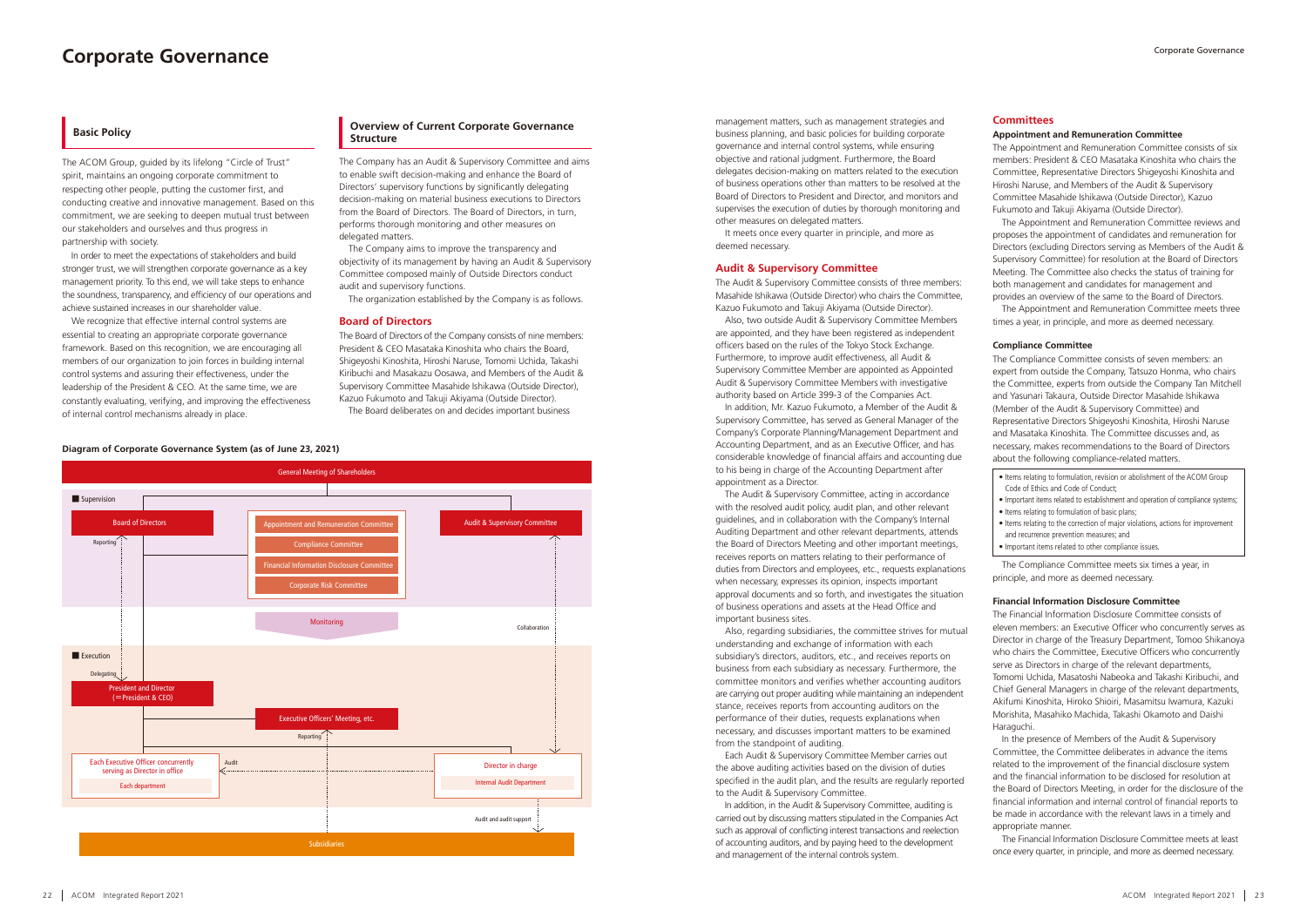#### **Corporate Risk Committee**

The Corporate Risk Committee consists of seven members: Deputy Chairman Hiroshi Naruse, who chairs the Committee, Representative Directors Shigeyoshi Kinoshita and Masataka Kinoshita, Members of the Audit & Supervisory Committee Masahide Ishikawa (Outside Director), Kazuo Fukumoto and Takuji Akiyama (Outside Director), and an Executive Officer who concurrently serves as Director in charge of the Corporate Risk Management Department, Masatoshi Nabeoka.

The Corporate Risk Committee discusses important items related to risk management and makes proposals and reports to the Board of Directors as deemed necessary. The Committee also monitors the status of risk management and other matters and reports the results to the Board of Directors.

operations delegated by the Board of Directors to the President and Director, and deliberates on management policies and management plans in advance for resolution at the Board of Directors Meeting in accordance with basic policies determined by the Board of Directors.

The Executive Officers' Meeting assembles three times a month, in principle, and more as deemed necessary.

#### **Evaluation of effectiveness of the Board**

The Company distributes surveys regarding the effectiveness of the Board to all Directors every year. It then conducts analysis and evaluation on effectiveness of the Board based on the results of surveys.

This year too, through abovementioned analysis and evaluation, the Company confirmed that the Board fulfills each and all of its functions in formulation of management strategies and targets, settling management challenges, and supervision of risk management and executives. Thus, the Company concluded that its current Board functions properly and its effectiveness is ensured.

Moreover, the Company assessed that it has made a certain level of advancements on issues recognized in the previous year, such as further deepening awareness of external opinions, stimulating more active discussion at Board meetings, and raising the sophistication of matters reported at Board meetings.

Meanwhile, the Company recognized that reorganizing the Board agenda and further raising the sophistication of Board meeting materials are issues, and the Company will strive for improvement on these issues going forward.

While the Company will operate the Board of Directors in the manner described below, the Company will sustain periodic analysis and evaluation on the effectiveness of the Board and continue its efforts to ensure enhanced effectiveness

The Corporate Risk Committee meets at least once every of the Board. quarter, in principle, and more as deemed necessary.

#### **Executive Officers' Meeting**

The Executive Officers' Meeting consists of eleven members: President & CEO Masataka Kinoshita, who chairs the committee, Representative Directors Shigeyoshi Kinoshita and Hiroshi Naruse, and Executive Officers who serve concurrently as Directors Tomomi Uchida, Takashi Kiribuchi, Masaru Kuroda, Michihito Onodera, Tomoo Shikanoya, Masashi Yoshiba, Yuji Kinoshita and Masatoshi Nabeoka.

In the presence of Members of the Audit & Supervisory Committee, the Executive Officers' Meeting discusses and makes decisions related to the execution of important business

- (1) The Board will decide material business management matters, such as management strategies and business plans, while ensuring objective and rational judgment, and will also determine basic policies for building corporate governance and internal control systems. The Board will monitor and supervise the execution of duties.
- (2) Material subjects will be exhaustively selected as agendas based on regulations for matters to be resolved by the Board, provided in the rules of the Board of Directors. The Board will discuss such selected material in a timely and appropriate manner.
- (3) The Company will distribute materials to be used at the Board prior to the meeting to make it efficient and vigorous. Prior explanations will be given when deemed necessary.
- (4) The Board will receive periodic reports on business management, etc., and supervise business execution.

#### **Remuneration of Officers**

Decision policies relating to the specifics of remuneration for individual Directors (excluding those who are Audit & Supervisory Committee Members) are decided by the Board of Directors. Generally speaking, the benchmark for remuneration of Directors (excluding those who are Audit & Supervisory Committee Members) is the remuneration level at companies with the same business scale as the Company, and belonging to a related industry type or category, and the remuneration system is structured to adequately function as an incentive for continually improving corporate value. Remuneration for individual Directors is provided only monetarily, and remuneration for full-time Directors (excluding those who are Audit & Supervisory Committee Members) consists of basic remuneration and performance-based remuneration, while remuneration for part-time Directors consists only of basic remuneration. Basic remuneration is fixed remuneration paid every month, and

#### **Reasons for Appointment of Outside Directors**

| Name              |                                                                                                                                                                                                                                                                                                   |
|-------------------|---------------------------------------------------------------------------------------------------------------------------------------------------------------------------------------------------------------------------------------------------------------------------------------------------|
| Masahide Ishikawa | Mr. Ishikawa has extensive knowledge and experience of<br>manager. Also, he has served a total of two times as Vic<br>ranging insight. It was determined that he is capable of<br>management, with an outside perspective based on his<br>Director serving as a Member of the Audit & Supervisory |
| Takuji Akiyama    | Due to his record as a certified public accountant for ma<br>experience relating to financial and account auditing op<br>auditing the Company's management from a neutral an<br>serving as a Member Outside Director serving as a Mem                                                             |

|  | Composition of Committees (@: Chairperson O: Member) |  |  |  |  |
|--|------------------------------------------------------|--|--|--|--|
|--|------------------------------------------------------|--|--|--|--|

| Name                 | Position                                                                   | Board of<br><b>Directors</b> | Audit &<br>Supervisory<br>Committee | Appointment<br>and<br>Remuneration<br>Committee | Compliance<br>Committee | Financial<br>Information<br>Disclosure<br>Committee | Corporate<br><b>Risk</b><br>Committee | Executive<br>Officers'<br>Meeting |
|----------------------|----------------------------------------------------------------------------|------------------------------|-------------------------------------|-------------------------------------------------|-------------------------|-----------------------------------------------------|---------------------------------------|-----------------------------------|
| Shigeyoshi Kinoshita | Chairman                                                                   | $\circ$                      |                                     | $\circ$                                         | $\circ$                 |                                                     | $\circ$                               | $\bigcirc$                        |
| Hiroshi Naruse       | Deputy Chairman                                                            | $\circ$                      |                                     | О                                               | $\circ$                 |                                                     | $\circledcirc$                        | $\circ$                           |
| Masataka Kinoshita   | President & CEO<br>Chief Executive Officer                                 | $\circledcirc$               |                                     | $\circledcirc$                                  | $\bigcirc$              |                                                     | $\bigcirc$                            | $\circledcirc$                    |
| Tomomi Uchida        | Senior Managing Director<br>Senior Executive Managing Officer              | $\circ$                      |                                     |                                                 |                         | $\bigcirc$                                          |                                       | $\circ$                           |
| Takashi Kiribuchi    | Senior Managing Director<br>Senior Executive Managing Officer              | $\circ$                      |                                     |                                                 |                         | $\bigcirc$                                          |                                       | $\circ$                           |
| Masakazu Oosawa      | Director                                                                   | O                            |                                     |                                                 |                         |                                                     |                                       |                                   |
| Masahide Ishikawa    | Outside Director, Full-time Member of<br>the Audit & Supervisory Committee | $\circ$                      | $\circledcirc$                      | $\circ$                                         | $\circ$                 |                                                     | $\bigcirc$                            |                                   |
| Kazuo Fukumoto       | Director, Full-time Member of the Audit<br>& Supervisory Committee         | $\circ$                      | $\circ$                             | $\circ$                                         |                         |                                                     | $\bigcirc$                            |                                   |
| Takuji Akiyama       | Outside Director, Member of the Audit<br>& Supervisory Committee           | Ο                            | $\circ$                             | $\circ$                                         |                         |                                                     | $\bigcirc$                            |                                   |
| Masaru Kuroda        | Executive Managing Officer                                                 |                              |                                     |                                                 |                         |                                                     |                                       | $\circ$                           |
| Michihito Onodera    | <b>Executive Managing Officer</b>                                          |                              |                                     |                                                 |                         |                                                     |                                       | O                                 |
| Tomoo Shikanoya      | Executive Managing Officer                                                 |                              |                                     |                                                 |                         | ◎                                                   |                                       | O                                 |
| Masashi Yoshiba      | <b>Executive Managing Officer</b>                                          |                              |                                     |                                                 |                         |                                                     |                                       | $\circ$                           |
| Yuji Kinoshita       | Executive Managing Officer                                                 |                              |                                     |                                                 |                         |                                                     |                                       | $\circ$                           |
| Masatoshi Nabeoka    | Executive Managing Officer                                                 |                              |                                     |                                                 |                         | $\bigcirc$                                          | $\circ$                               | $\bigcirc$                        |
| Tatsuzo Honma        | Expert from outside the Company                                            |                              |                                     |                                                 | $\circledcirc$          |                                                     |                                       |                                   |
| <b>Tan Mitchell</b>  | Expert from outside the Company                                            |                              |                                     |                                                 | $\bigcirc$              |                                                     |                                       |                                   |
| Yasunari Takaura     | Expert from outside the Company                                            |                              |                                     |                                                 | $\circ$                 |                                                     |                                       |                                   |

#### **Status of Attendance at Board of Directors and Committees in the Fiscal Year Ended March 2021**

|                                      | Board of<br><b>Directors</b> | Appointment and<br>Remuneration<br>Committee | Compliance<br>Committee | <b>Financial Information</b><br>Disclosure<br>Committee | <b>Corporate Risk</b><br>Committee | Audit &<br>Supervisory<br>Committee |
|--------------------------------------|------------------------------|----------------------------------------------|-------------------------|---------------------------------------------------------|------------------------------------|-------------------------------------|
| Number of meetings held              | 12                           |                                              |                         | 8                                                       |                                    | 14                                  |
| Attendance rate of all Directors     | 100%                         | 100%                                         | 100%                    | 95.8%                                                   | 100%                               | 100%                                |
| Attendance rate of Outside Directors | 100%                         | 100%                                         | 100%                    |                                                         | 100%                               | 100%                                |

(Note) The above table includes one Director (excluding those who are Audit & Supervisory Committee Members) who retired at the end of his term of service, at the conclusion of the 43rd General Meeting of Shareholders held on June 23, 2020.

cultivated in the financial world over many years, and a track record as a ce Chairman of the Japan Investment Advisers Association and has wideproviding supervision and appropriate advice for the Company's knowledge and experience, and thus he was appointed as an Outside rv Committee.

any years, and in light of his sophisticated expert knowledge and extensive perations, it was decided that Mr. Akiyama is capable of monitoring and audition objective standpoint, and thus he was appointed as an outside director mber of the Audit & Supervisory Committee.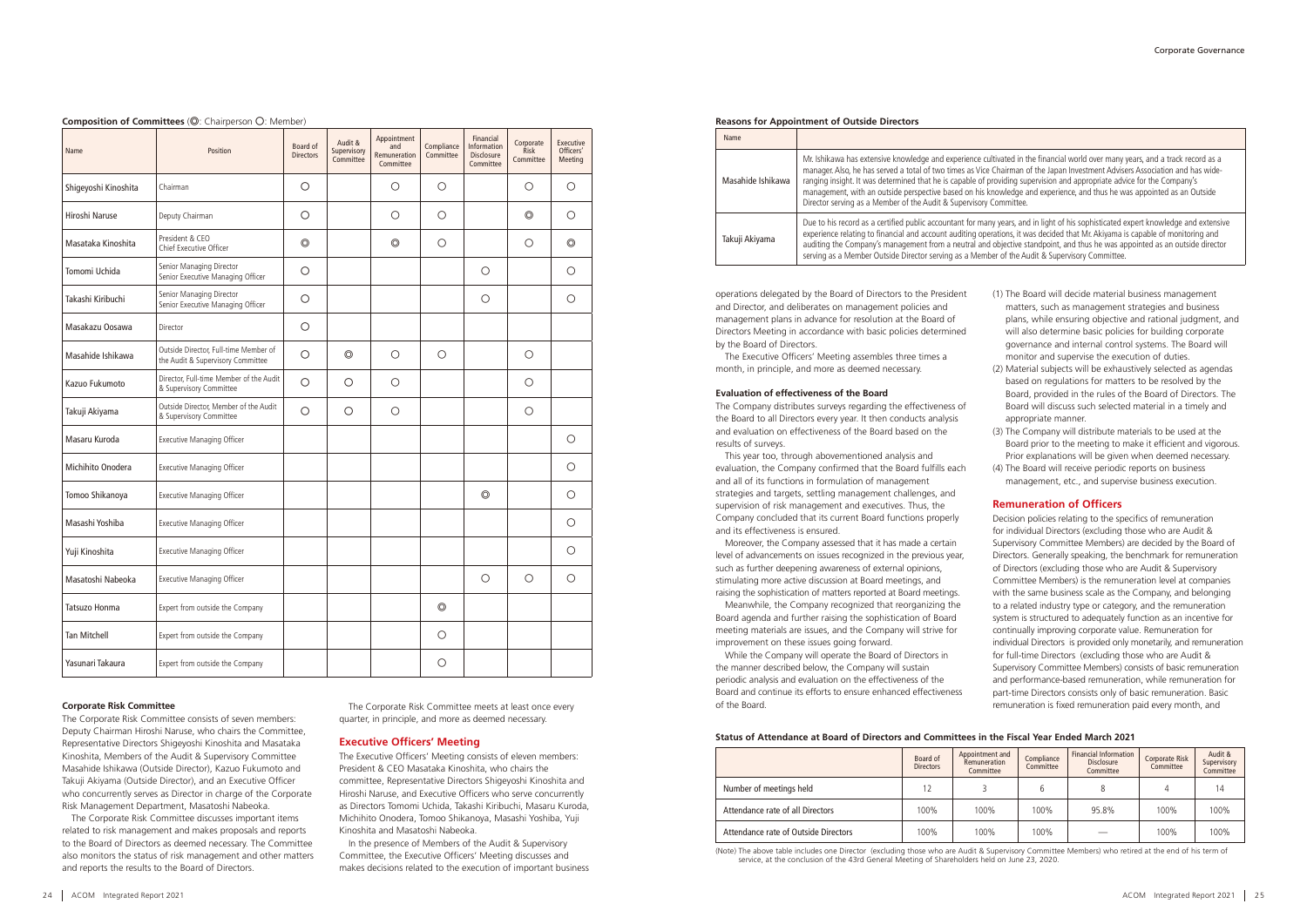performance-based remuneration is variable remuneration paid once a year based on performance.

Regarding basic compensation for Directors (excluding those who are Audit & Supervisory Committee Members), the Appointment and Remuneration Committee reviews and proposes an amount suited to the Director's position, taking into account levels at other companies, performance at the Company, employee salary levels, and so on, and then a decision is made by the Board of Directors. For performancebased remuneration, the basic funds for distribution are calculated using as an index the net income attributable to owners of the parent. The Appointment and Remuneration Committee reviews and proposes an amount suited to the Director's position and personal evaluation, etc., and a decision is made by the Board of Directors.

The guideline for performance-based remuneration as a percentage of total remuneration is roughly 20% (when performance-based remuneration is the standard amount). The reason for selecting an index (net income attributable to owners of the parent) relating to performance-based remuneration for full-time Directors (excluding those who are Audit & Supervisory Committee Members) is because first, in light of the fact that non-payment of dividends continued up to the interim dividend of the fiscal year ended March 2018, an objective, transparent remuneration system was adopted linked with performance over a single fiscal year for full-time Directors (excluding those who are Audit & Supervisory Committee Members). Also, regarding the method of determining the amount of performance-based remuneration, the range of net income for the year which serves as the standard for basic funds for distribution is determined by the Appointment and Remuneration Committee while taking into account special factors such as increases in the future tax burden due to the net income for the year, and extraordinary income or loss, and then the amount is determined by the Board of Directors by multiplying a multiplier commensurate

with the position-specific distribution ratio and personal evaluation of the Director with the basic funds for distribution.

Also, a target for the performance-based remuneration index has not been set for the fiscal year ended March 2021, but in terms of track record, in the past there have been basic funds for distribution of ¥45 million for a range of ¥70 – 80 billion net income for the year serving as a basis.

Other specifics relating to remuneration of Directors are reviewed and proposed by the Appointment and Remuneration Committee, and decided by the Board of Directors. Also, the amounts of remuneration for Audit & Supervisory Committee Members are determined through discussion by the Audit & Supervisory Committee Members, taking into account the duties and responsibilities of Audit & Supervisory Committee Members. The maximum limit on remuneration of Directors (excluding those who are Audit & Supervisory Committee Members) was resolved to be ¥400 million (not including salary for the employee portion) per year at the 40th General Meeting of Shareholders held on June 22, 2017, and the number of Directors (excluding those who were Audit & Supervisory Committee Members) at the conclusion of said General Meeting of Shareholders was six. Also, at that same General Meeting of Shareholders, the maximum limit on remuneration for Directors who are Audit & Supervisory Committee Members was resolved to be ¥100 million per year, and the number of Directors who were Audit & Supervisory Committee Members at the time of said General Meeting of Shareholders was four. In determining the specifics of remuneration for individual Directors for the fiscal year ended March 2021, the Appointment and Remuneration Committee conducts reviews and makes proposals based on factors such as the position and evaluation of the Director, within the scope of the remuneration limit approved at the General Meeting of Shareholders. A decision is then made by the Board of Directors while respecting the specifics of that proposal, and it is determined that the specifics follow the decision policy.

|  |  | Total amount of remuneration by officer category, total amount of remuneration by type, and number of applicable officers |
|--|--|---------------------------------------------------------------------------------------------------------------------------|
|  |  |                                                                                                                           |

|                                                                                      | Total amount of               | Total amount of remuneration by type (million yen) | Number of                         |                        |                        |
|--------------------------------------------------------------------------------------|-------------------------------|----------------------------------------------------|-----------------------------------|------------------------|------------------------|
| Officer category                                                                     | remuneration<br>(million yen) | Fixed<br>remuneration                              | Performance-based<br>remuneration | Retirement<br>benefits | applicable<br>officers |
| Directors (excluding Audit & Supervisory Committee<br>Members and Outside Directors) | 187                           | 148                                                | 39                                |                        |                        |
| Audit & Supervisory Committee Members<br>(excluding Outside Directors)               | 20                            | 20                                                 |                                   |                        |                        |
| Outside Officers                                                                     | 37                            | 37                                                 |                                   |                        |                        |
| Total                                                                                | 245                           | 205                                                | 39                                |                        | 10                     |

(Notes) 1. There are no employees serving concurrently as Directors.

2. The "number of applicable officers" is indicated as the total number of persons.

#### **Board of Directors Support System**

When holding a meeting of the Board of Directors, as a rule meeting materials are distributed and an explanation is provided by the day before the meeting.

Also, as a system for supporting the duties of Outside Directors who are Members of the Audit & Supervisory Committee, we have established an Audit & Supervisory Committee Secretariat, and assigned employees to assist their duties. The employees who assist the Audit & Supervisory Committee work exclusively to assist the Audit & Supervisory Committee and do not take instructions from Directors (excluding those who are Audit & Supervisory Committee Members) or other organizations involved in execution of operations.

# Corporate Governance **Compliance**

#### **Compliance Activities in Practice**

The Company regards compliance as one of its most significant management challenges. It has been the forerunner in the industry to thoroughly practice compliance as shown by its establishment of "ACOM's Ethical Codes for Business" (currently the ACOM Group Code of Ethics and Code of Conduct) in 1998.

#### **Compliance System**

The Compliance Department is in place to supervise companywide practice of compliance. It is also in charge of: developing, reviewing and follow-ups of implementation plans with regard to abiding to relevant laws and regulations; establishing, updating and dissemination of a compliance handbook which summarizes laws and regulations employees must abide by; awareness raising through implementation of various training courses; and responding to reports and requests for consultations from executives and employees made to the Ethics Hotline.

Also, "Compliance Offices" have been placed in the Credit Business Promotion Division and the Credit Supervision Division. These offices collaborate with the Compliance Department to provide a system for enforcing more task-relevant compliance practices on sites.

Furthermore, we have established a Compliance Committee whose operations are centered around experts from outside the Company, and by adopting a framework of deliberating items that are important for establishing and strengthening the compliance system, the Committee strives to ensure effectiveness of compliance.

As outlined above, ACOM is engaged in a continuous challenge to strengthen its structure to establish a corporate culture that emphasizes compliance while further improving each and every employee's awareness.

### **Ethics Hotline (Whistleblowing)**

The Company has established an Ethics Hotline as a contact point for executives and employees to report and consult when they recognize violations or possible violations of compliance. The Ethics Hotline aims to prevent scandals and minimize the impact and damage caused by them through early detection of internal problems regarding compliance and appropriate corrective measures. The Ethics Hotline strictly prohibits unfair treatment and acts of retaliation for inquiries and consultations made, as well as disadvantageous behaviors such as searching for and identifying the reporter/consultant. Moreover, it thoroughly manages information. We are working to improve the usefulness and reliability of the entire whistleblowing system, including the Ethics Hotline, so that it is easier for executives and employees to use.

Our Ethics Hotline has been certified as conforming to the "Guidelines for Private Enterprises Regarding the Development and Operation of Internal Reporting Systems Based on the Whistleblower Protection Act." It was registered under the "Internal Reporting System Certification (Self-Declaration

Registration System)" under the jurisdiction of the Consumer Affairs Agency On April 17, 2020.



Whistleblowing Compliance **Management System** 

### **Action to Strengthen Financial Crime Countermeasures**

There are demands for financial institutions to further sophisticate their countermeasures against money laundering and terrorist financing amid the increasing threat of organized crime, terrorism, etc. in the international community.

Under such circumstances, the Company newly established a Financial Crime Prevention Office in April 2019 and strives to build a preventive system on money laundering and terrorist financing to prevent illicit activities involving our products and services.



ACOM Group Code of Ethics and Code of Conduct